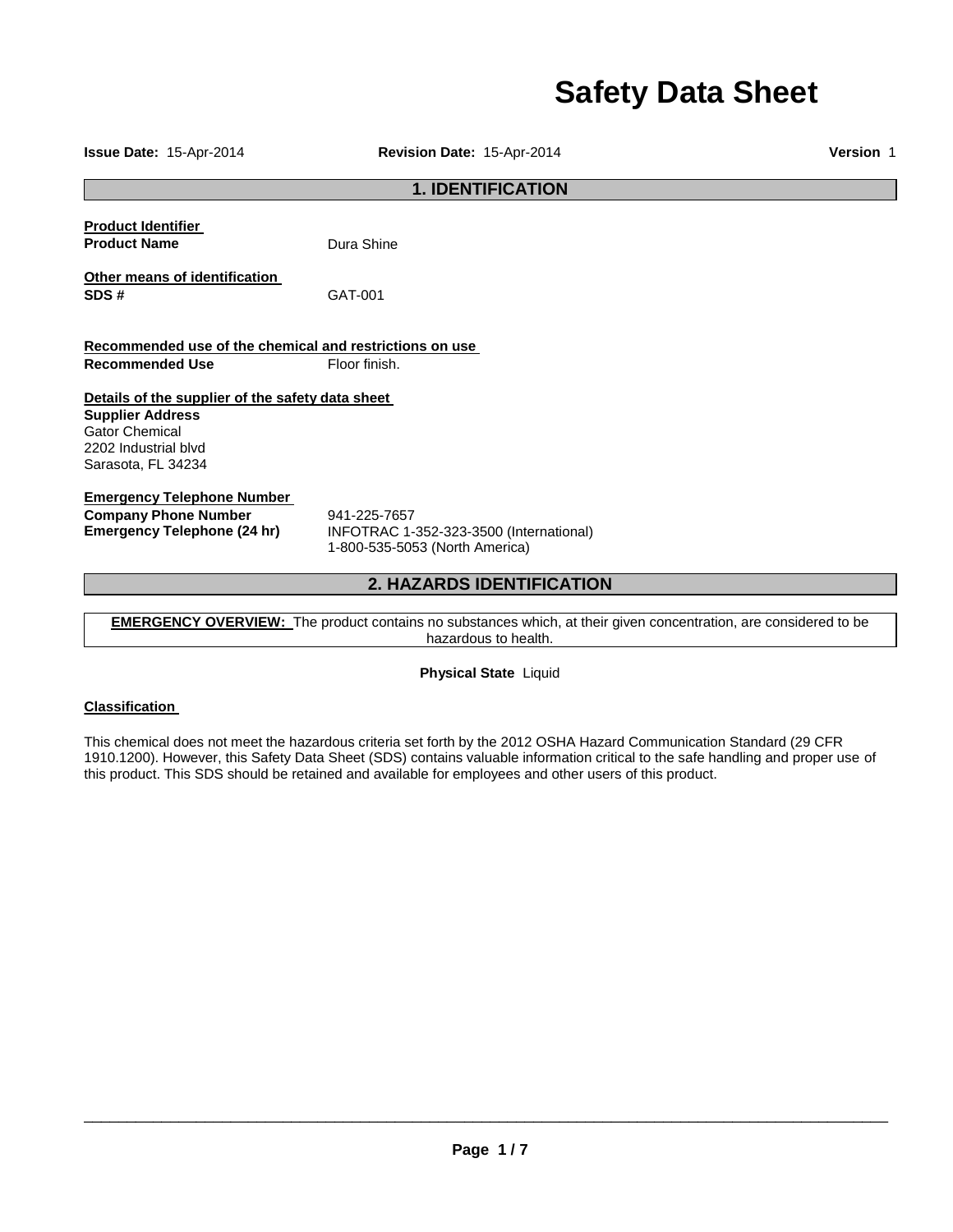#### \_\_\_\_\_\_\_\_\_\_\_\_\_\_\_\_\_\_\_\_\_\_\_\_\_\_\_\_\_\_\_\_\_\_\_\_\_\_\_\_\_\_\_\_\_\_\_\_\_\_\_\_\_\_\_\_\_\_\_\_\_\_\_\_\_\_\_\_\_\_\_\_\_\_\_\_\_\_\_\_\_\_\_\_\_\_\_\_\_\_\_\_\_ **3. COMPOSITION/INFORMATION ON INGREDIENTS**

| <b>Chemical Name</b>                      | <b>CAS No</b> | Weight-% |
|-------------------------------------------|---------------|----------|
| tributoxyethyl phosphate                  | 78-51-3       | 1-3      |
| Glycol ether TPM                          | 25498-49-1    | 1-3      |
| Dipropylene Glycol Monomethyl Ether (DPM) | 34590-94-8    | 1-3      |
| Di(ethylene glycol) ethyl ether           | 111-90-0      | l-3      |

\*\*If Chemical Name/CAS No is "proprietary" and/or Weight-% is listed as a range, the specific chemical identity and/or percentage of composition has been withheld as a trade secret.\*\*

| <b>4. FIRST-AID MEASURES</b>        |                                                                                                                         |  |
|-------------------------------------|-------------------------------------------------------------------------------------------------------------------------|--|
| <b>First Aid Measures</b>           |                                                                                                                         |  |
| <b>Eye Contact</b>                  | Rinse thoroughly with plenty of water for at least 15 minutes, lifting lower and upper eyelids.<br>Consult a physician. |  |
| <b>Skin Contact</b>                 | Wash off immediately with plenty of water for at least 15 minutes.                                                      |  |
| <b>Inhalation</b>                   | Remove to fresh air.                                                                                                    |  |
| <b>Ingestion</b>                    | Clean mouth with water and drink afterwards plenty of water.                                                            |  |
| Most important symptoms and effects |                                                                                                                         |  |
| <b>Symptoms</b>                     | Direct contact may cause temporary redness and discomfort.                                                              |  |
|                                     | Indication of any immediate medical attention and special treatment needed                                              |  |
| <b>Notes to Physician</b>           | Treat symptomatically.                                                                                                  |  |

# **5. FIRE-FIGHTING MEASURES**

#### **Suitable Extinguishing Media**

Use extinguishing measures that are appropriate to local circumstances and the surrounding environment.

**Unsuitable Extinguishing Media** Not determined.

#### **Specific Hazards Arising from the Chemical**

Not determined.

#### **Protective equipment and precautions for firefighters**

As in any fire, wear self-contained breathing apparatus pressure-demand, MSHA/NIOSH (approved or equivalent) and full protective gear.

### **6. ACCIDENTAL RELEASE MEASURES**

#### **Personal precautions, protective equipment and emergency procedures**

**Personal Precautions Use personal protective equipment as required.** 

#### **Methods and material for containment and cleaning up**

**Methods for Containment** Prevent further leakage or spillage if safe to do so.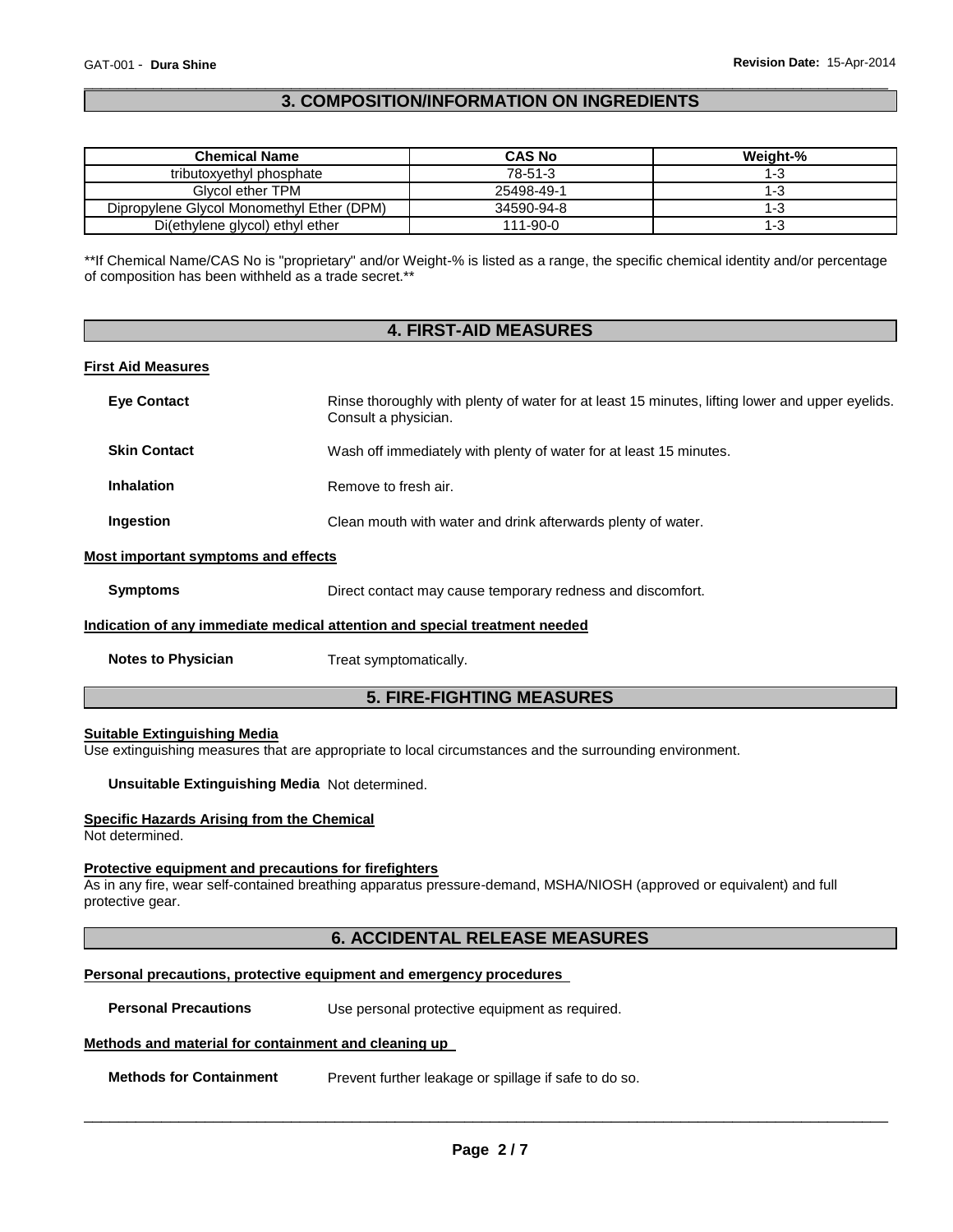\_\_\_\_\_\_\_\_\_\_\_\_\_\_\_\_\_\_\_\_\_\_\_\_\_\_\_\_\_\_\_\_\_\_\_\_\_\_\_\_\_\_\_\_\_\_\_\_\_\_\_\_\_\_\_\_\_\_\_\_\_\_\_\_\_\_\_\_\_\_\_\_\_\_\_\_\_\_\_\_\_\_\_\_\_\_\_\_\_\_\_\_\_ **Methods for Clean-Up Keep in suitable, closed containers for disposal.** 

#### **7. HANDLING AND STORAGE**

## **Precautions for safe handling**

| <b>Advice on Safe Handling</b> | Handle in accordance with good industrial hygiene and safety practice. |
|--------------------------------|------------------------------------------------------------------------|
|--------------------------------|------------------------------------------------------------------------|

#### **Conditions for safe storage, including any incompatibilities**

| <b>Storage Conditions</b> | Keep containers tightly closed in a dry, cool and well-ventilated place. |
|---------------------------|--------------------------------------------------------------------------|
| Incompatible Materials    | None known based on information supplied.                                |

# **8. EXPOSURE CONTROLS/PERSONAL PROTECTION**

#### **Exposure Guidelines**

| <b>Chemical Name</b>                | <b>ACGIH TLV</b> | <b>OSHA PEL</b>                     | <b>NIOSH IDLH</b>           |
|-------------------------------------|------------------|-------------------------------------|-----------------------------|
| Dipropylene Glycol Monomethyl Ether | STEL: 150 ppm    | TWA: 100 ppm                        | IDLH: 600 ppm               |
| (DPM)                               | TWA: 100 ppm     | TWA: 600 mg/m <sup>3</sup>          | TWA: 100 ppm                |
| 34590-94-8                          |                  | (vacated) TWA: 100 ppm              | TWA: 600 mg/m <sup>3</sup>  |
|                                     |                  | (vacated) TWA: $600 \text{ mg/m}^3$ | STEL: 150 ppm               |
|                                     |                  | (vacated) STEL: 150 ppm             | STEL: 900 mg/m <sup>3</sup> |
|                                     |                  | (vacated) STEL: 900 mg/m $3$        |                             |
|                                     |                  | (vacated) S*                        |                             |
|                                     |                  |                                     |                             |

#### **Appropriate engineering controls**

**Engineering Controls** Apply technical measures to comply with the occupational exposure limits.

#### **Individual protection measures, such as personal protective equipment**

| <b>Eye/Face Protection</b>      | Avoid contact with eyes.                                   |
|---------------------------------|------------------------------------------------------------|
| <b>Skin and Body Protection</b> | Wear suitable protective clothing.                         |
| <b>Respiratory Protection</b>   | Ensure adequate ventilation, especially in confined areas. |

**General Hygiene Considerations** Handle in accordance with good industrial hygiene and safety practice.

# **9. PHYSICAL AND CHEMICAL PROPERTIES**

#### **Information on basic physical and chemical properties**

| <b>Physical State</b><br>Appearance<br>Color | Liauid<br>Not determined<br>Not determined | Odor<br><b>Odor Threshold</b> | Not determined<br>Not determined |
|----------------------------------------------|--------------------------------------------|-------------------------------|----------------------------------|
| <b>Property</b>                              | Values                                     | Remarks • Method              |                                  |
| рH                                           | Not determined                             |                               |                                  |
| <b>Melting Point/Freezing Point</b>          | Not determined                             |                               |                                  |
| <b>Boiling Point/Boiling Range</b>           | Not determined                             |                               |                                  |
| <b>Flash Point</b>                           | Not determined                             |                               |                                  |
| <b>Evaporation Rate</b>                      | Not determined                             |                               |                                  |
| <b>Flammability (Solid, Gas)</b>             | Not determined                             |                               |                                  |
| <b>Upper Flammability Limits</b>             | Not determined                             |                               |                                  |
| Lower Flammability Limit                     | Not determined                             |                               |                                  |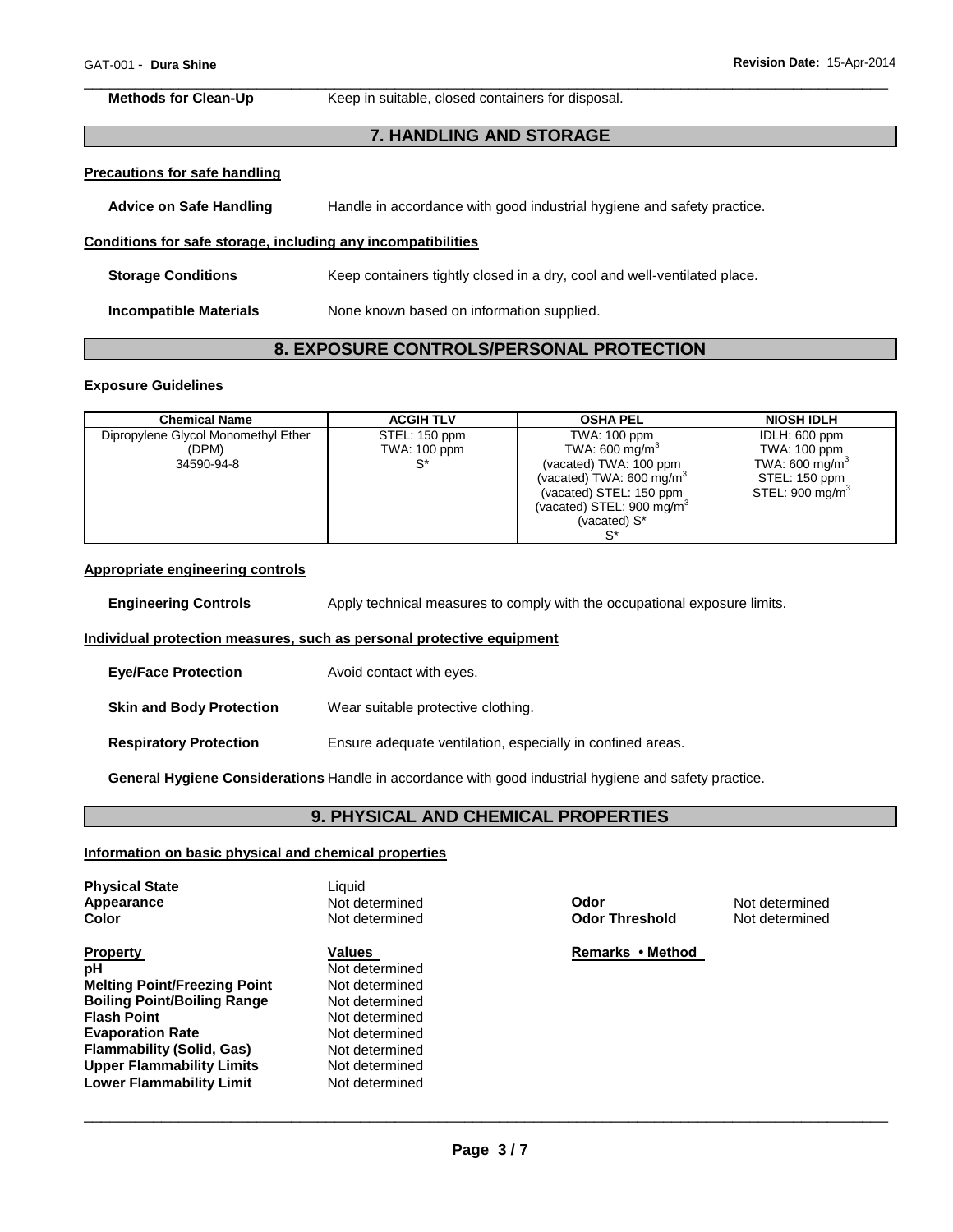- **Vapor Pressure**  Not determined **Vapor Density Not determined Specific Gravity Not determined Water Solubility Not determined Solubility in other solvents Not determined**<br> **Partition Coefficient Not determined Partition Coefficient Auto-ignition Temperature** Not determined **Decomposition Temperature** Not determined **Kinematic Viscosity Not determined**<br> **Discussity Not determined Dynamic Viscosity Explosive Properties** Not determined **Oxidizing Properties** Not determined
	-

# **10. STABILITY AND REACTIVITY**

\_\_\_\_\_\_\_\_\_\_\_\_\_\_\_\_\_\_\_\_\_\_\_\_\_\_\_\_\_\_\_\_\_\_\_\_\_\_\_\_\_\_\_\_\_\_\_\_\_\_\_\_\_\_\_\_\_\_\_\_\_\_\_\_\_\_\_\_\_\_\_\_\_\_\_\_\_\_\_\_\_\_\_\_\_\_\_\_\_\_\_\_\_

#### **Reactivity**

Not reactive under normal conditions.

#### **Chemical Stability**

Stable under recommended storage conditions.

#### **Possibility of Hazardous Reactions**

None under normal processing.

#### **Conditions to Avoid**

Keep out of reach of children.

#### **Incompatible Materials**

None known based on information supplied.

#### **Hazardous Decomposition Products**

None known based on information supplied.

# **11. TOXICOLOGICAL INFORMATION**

#### **Information on likely routes of exposure**

| <b>Product Information</b> |                                                 |
|----------------------------|-------------------------------------------------|
| <b>Eye Contact</b>         | May cause temporary irritation on eye contact.  |
| <b>Skin Contact</b>        | May cause temporary irritation on skin contact. |
| <b>Inhalation</b>          | Avoid breathing vapors or mists.                |
| Ingestion                  | Do not taste or swallow.                        |

#### **Component Information**

| <b>Chemical Name</b>                                       | Oral LD50            | Dermal LD50                                    | <b>Inhalation LC50</b>               |
|------------------------------------------------------------|----------------------|------------------------------------------------|--------------------------------------|
| tributoxyethyl phosphate<br>78-51-3                        | $=$ 3000 mg/kg (Rat) | $>$ 5000 mg/kg (Rabbit)                        | $> 6.4$ mg/L (Rat) 4 h               |
| Di(ethylene glycol) ethyl ether<br>111-90-0                | $= 1920$ mg/kg (Rat) | $= 4200 \mu L/kg$ (Rabbit) = 6 mL/kg (<br>Rat) | $>$ 5240 mg/m <sup>3</sup> (Rat) 4 h |
| Glycol ether TPM<br>25498-49-1                             | $= 3184$ mg/kg (Rat) | $= 15440$ mg/kg (Rabbit)                       | -                                    |
| Dipropylene Glycol Monomethyl<br>Ether (DPM)<br>34590-94-8 | $= 5230$ mg/kg (Rat) | $= 9500$ mg/kg (Rabbit)                        | -                                    |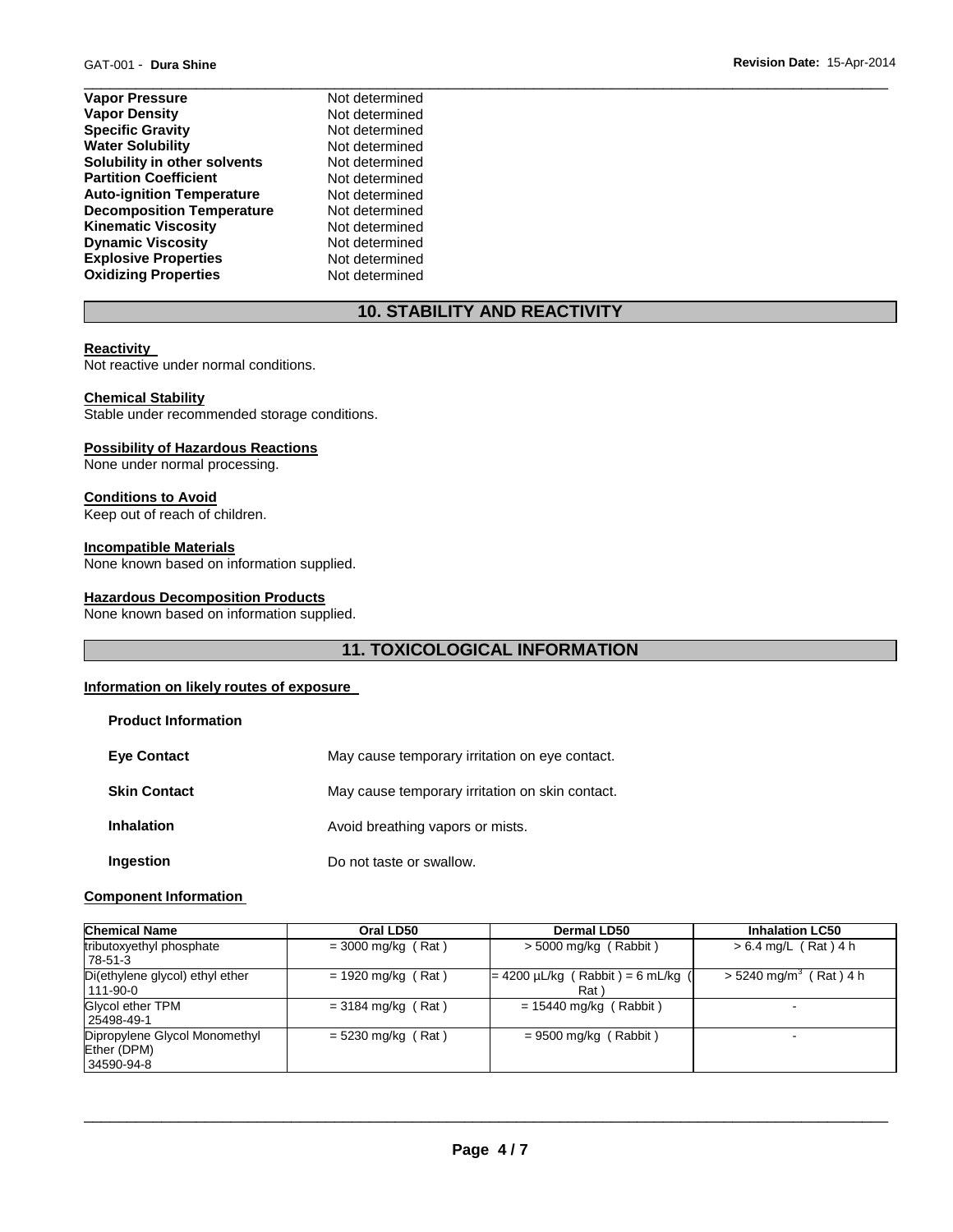#### **Information on physical, chemical and toxicological effects**

**Symptoms** Please see section 4 of this SDS for symptoms.

#### **Delayed and immediate effects as well as chronic effects from short and long-term exposure**

**Carcinogenicity** This product does not contain any carcinogens or potential carcinogens as listed by OSHA, IARC or NTP.

#### **Numerical measures of toxicity**

Not determined

# **12. ECOLOGICAL INFORMATION**

\_\_\_\_\_\_\_\_\_\_\_\_\_\_\_\_\_\_\_\_\_\_\_\_\_\_\_\_\_\_\_\_\_\_\_\_\_\_\_\_\_\_\_\_\_\_\_\_\_\_\_\_\_\_\_\_\_\_\_\_\_\_\_\_\_\_\_\_\_\_\_\_\_\_\_\_\_\_\_\_\_\_\_\_\_\_\_\_\_\_\_\_\_

#### **Ecotoxicity**

An environmental hazard cannot be excluded in the event of unprofessional handling or disposal.

#### **Component Information**

| <b>Chemical Name</b>      | Algae/aquatic plants | <b>Fish</b>                  | <b>Toxicity to</b> | <b>Crustacea</b>          |
|---------------------------|----------------------|------------------------------|--------------------|---------------------------|
|                           |                      |                              | microorganisms     |                           |
| tributoxyethyl phosphate  |                      | 10.4 - 12.0: 96 h Pimephales |                    |                           |
| 78-51-3                   |                      | promelas mg/L LC50 flow-     |                    |                           |
|                           |                      | through                      |                    |                           |
| Di(ethylene glycol) ethyl |                      | 11400 - 15700: 96 h          |                    | 3940 - 4670: 48 h Daphnia |
| ether                     |                      | Oncorhynchus mykiss mg/L     |                    | magna mg/L EC50           |
| 111-90-0                  |                      | LC50 flow-through 11600 -    |                    |                           |
|                           |                      | 16700: 96 h Pimephales       |                    |                           |
|                           |                      | promelas mg/L LC50 flow-     |                    |                           |
|                           |                      | through 10000: 96 h          |                    |                           |
|                           |                      | Lepomis macrochirus mg/L     |                    |                           |
|                           |                      | LC50 static 19100 - 23900:   |                    |                           |
|                           |                      | 96 h Lepomis macrochirus     |                    |                           |
|                           |                      | mg/L LC50 flow-through       |                    |                           |
|                           |                      | 13400: 96 h Salmo gairdneri  |                    |                           |
|                           |                      | mg/L LC50 flow-through       |                    |                           |
| Glycol ether TPM          |                      | 11619: 96 h Pimephales       |                    | 10: 48 h Daphnia magna    |
| 25498-49-1                |                      | promelas mg/L LC50 static    |                    | mg/L EC50                 |
| Dipropylene Glycol        |                      | 10000: 96 h Pimephales       |                    | 1919: 48 h Daphnia magna  |
| Monomethyl Ether (DPM)    |                      | promelas mg/L LC50 static    |                    | mg/L LC50                 |
| 34590-94-8                |                      |                              |                    |                           |

#### **Persistence/Degradability**

Not determined.

#### **Bioaccumulation**

Not determined.

#### **Mobility**

| <b>Chemical Name</b>                                    | <b>Partition Coefficient</b> |
|---------------------------------------------------------|------------------------------|
| tributoxyethyl phosphate<br>78-51-3                     | 4.78                         |
| Dipropylene Glycol Monomethyl Ether (DPM)<br>34590-94-8 | $-0.064$                     |
| Di(ethylene glycol) ethyl ether<br>$111 - 90 - 0$       | $-0.8$                       |

#### **Other Adverse Effects**

Not determined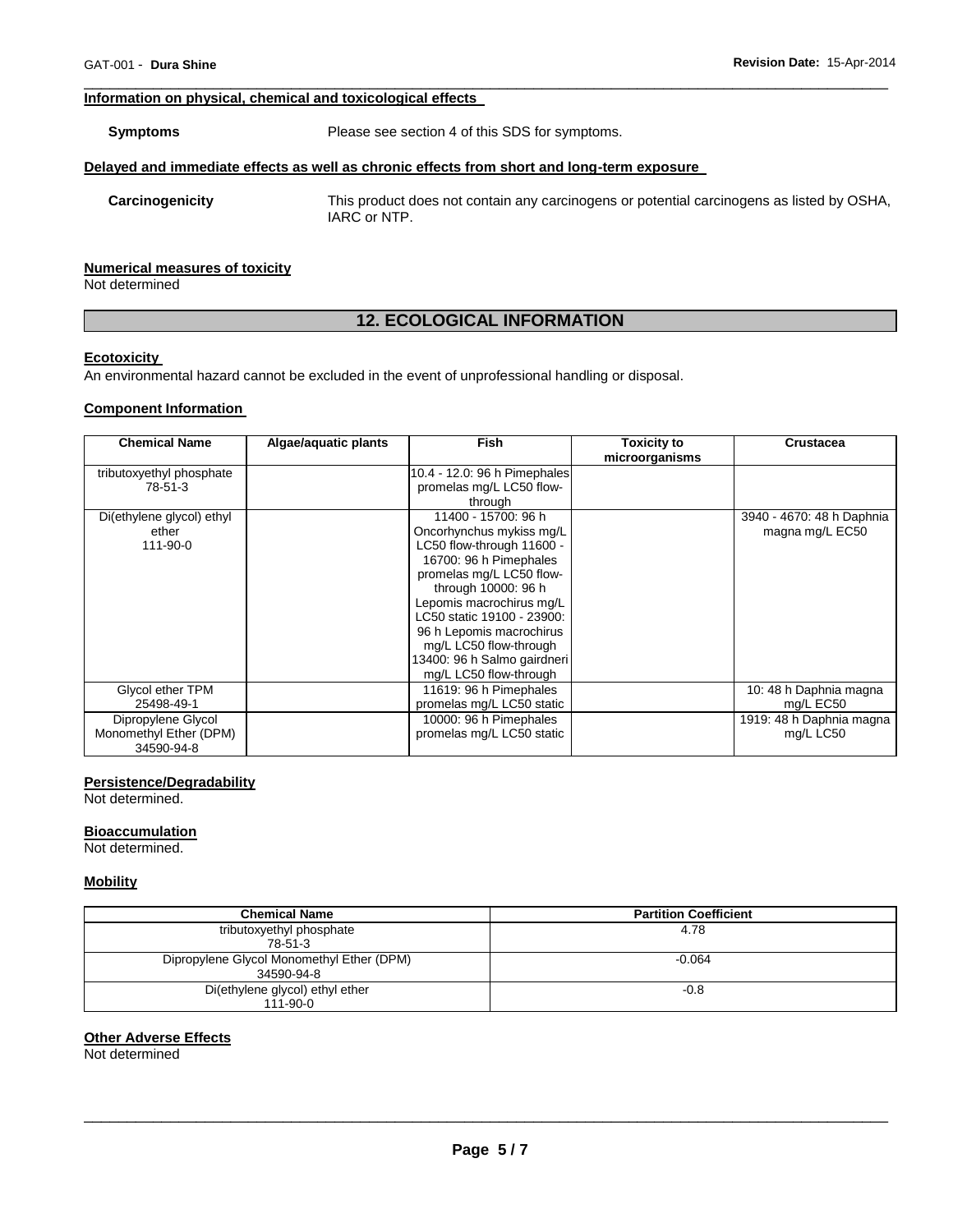#### \_\_\_\_\_\_\_\_\_\_\_\_\_\_\_\_\_\_\_\_\_\_\_\_\_\_\_\_\_\_\_\_\_\_\_\_\_\_\_\_\_\_\_\_\_\_\_\_\_\_\_\_\_\_\_\_\_\_\_\_\_\_\_\_\_\_\_\_\_\_\_\_\_\_\_\_\_\_\_\_\_\_\_\_\_\_\_\_\_\_\_\_\_ **13. DISPOSAL CONSIDERATIONS**

#### **Waste Treatment Methods**

| <b>Disposal of Wastes</b>     | Disposal should be in accordance with applicable regional, national and local laws and<br>regulations. |
|-------------------------------|--------------------------------------------------------------------------------------------------------|
| <b>Contaminated Packaging</b> | Disposal should be in accordance with applicable regional, national and local laws and<br>regulations. |

# **14. TRANSPORT INFORMATION**

| <b>Note</b> | Please see current shipping paper for most up to date shipping information, including<br>exemptions and special circumstances. |
|-------------|--------------------------------------------------------------------------------------------------------------------------------|
| <u>DOT</u>  | Not regulated                                                                                                                  |
| <u>IATA</u> | Not regulated                                                                                                                  |
| <b>IMDG</b> | Not regulated                                                                                                                  |

# **15. REGULATORY INFORMATION**

#### **International Inventories**

Not determined

#### **Legend:**

*TSCA - United States Toxic Substances Control Act Section 8(b) Inventory DSL/NDSL - Canadian Domestic Substances List/Non-Domestic Substances List EINECS/ELINCS - European Inventory of Existing Chemical Substances/European List of Notified Chemical Substances ENCS - Japan Existing and New Chemical Substances IECSC - China Inventory of Existing Chemical Substances KECL - Korean Existing and Evaluated Chemical Substances PICCS - Philippines Inventory of Chemicals and Chemical Substances* 

#### **US Federal Regulations**

#### **SARA 313**

| <b>Chemical Name</b>                                   | <b>CAS No</b> | Weight-% | <b>SARA 313 - Threshold</b><br>Values % |
|--------------------------------------------------------|---------------|----------|-----------------------------------------|
|                                                        |               |          |                                         |
| Di(ethylene glycol) ethyl ether - 111-90-0             | 111-90-0      | 1-3      |                                         |
| Glycol ether TPM - 25498-49-1                          | 25498-49-1    | 1-3      |                                         |
| Dipropylene Glycol Monomethyl Ether (DPM) - 34590-94-8 | 34590-94-8    | 1-3      | .U                                      |

#### **US State Regulations**